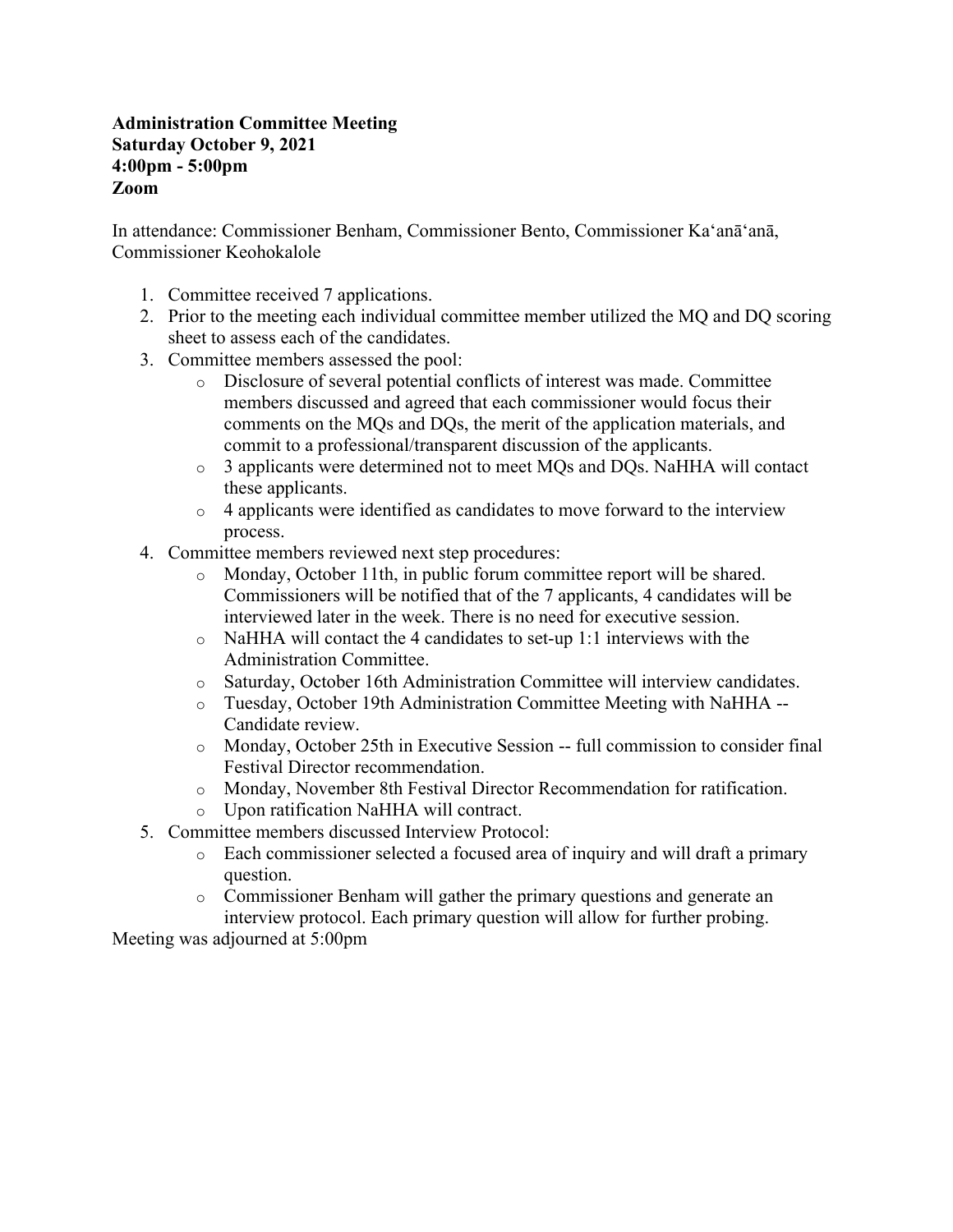

## MINUTES OF THE COMMISSION ON THE 13TH FESTIVAL OF PACIFIC ARTS & CULTURE (FestPAC) MEETING

## **TUESDAY, SEPTEMBER 27, 2021 AT 2:30 PM**

#### VIA VIRTUAL APPLICATION ZOOM: VIDEO / AUDIO CONFERENCE

| <b>Commission Members Present were:</b> |                          |                          |                                                                     |
|-----------------------------------------|--------------------------|--------------------------|---------------------------------------------------------------------|
|                                         | Kalani Ka'anā'anā, Chair |                          | Hawai'i Tourism Authority (HTA) Designee                            |
|                                         | Maenette Ah Nee-Benham   | $\overline{\phantom{a}}$ | Governor's Designee                                                 |
|                                         | Makanani Salā            | $\blacksquare$           | City and County of Honolulu Designee                                |
|                                         | Māpuana de Silva         |                          | <b>Community Member At-Large</b>                                    |
|                                         | Jamie Lum                |                          | Department of Business, Economic Development<br>and Tourism (DBEDT) |
|                                         | Hinaleimoana Wong-Kalu   |                          | Office of Hawaiian Affairs (OHA) Designee                           |
| Guests:                                 |                          |                          |                                                                     |
|                                         | Maka Casson-Fisher       |                          | Hawai'i Tourism Authority                                           |
|                                         | Jackie Burke             |                          | Public Member                                                       |
|                                         | Eric Chang               |                          | <b>Public Member</b>                                                |
|                                         | Ilihia Gionson           |                          | Native Hawaiian Hospitality Association                             |
|                                         | Lynn Martin Graton       |                          | <b>Public Member</b>                                                |
|                                         | June Matsumoto           |                          | Public Member                                                       |
|                                         | Monte McComber           |                          | Royal Hawaiian Center                                               |
|                                         | Ngahiraka Mason          |                          | <b>Public Member</b>                                                |
|                                         | Kīhei Nahale-a           |                          | Public Member                                                       |
|                                         | Aaron Salā               |                          | University of Hawai'i/Royal Hawaiian Center                         |
|                                         | Malia Sanders            |                          | Native Hawaiian Hospitality Association                             |
|                                         | Kanoe Takitani-Puahi     |                          | Native Hawaiian Hospitality Association                             |
|                                         | Pris Texeira             |                          | <b>Public Member</b>                                                |
|                                         | Margo Vitarelli          |                          | Public Member                                                       |
| Apologies:                              |                          |                          |                                                                     |
|                                         | <b>Snowbird Bento</b>    | $\overline{\phantom{a}}$ | <b>Community Member At-Large</b>                                    |
|                                         | Jarrett Keohokālole      |                          | Senate President's Designee                                         |
|                                         | Richard Onishi           |                          | House Speaker's Designee                                            |
| Staff:                                  |                          |                          |                                                                     |
|                                         | Margaret Ahn             |                          | Deputy Attorney General                                             |
|                                         | Marlene Hiraoka          |                          | <b>DBEDT</b>                                                        |
|                                         | <b>Timothy Tiu</b>       | $\blacksquare$           | <b>DBEDT</b>                                                        |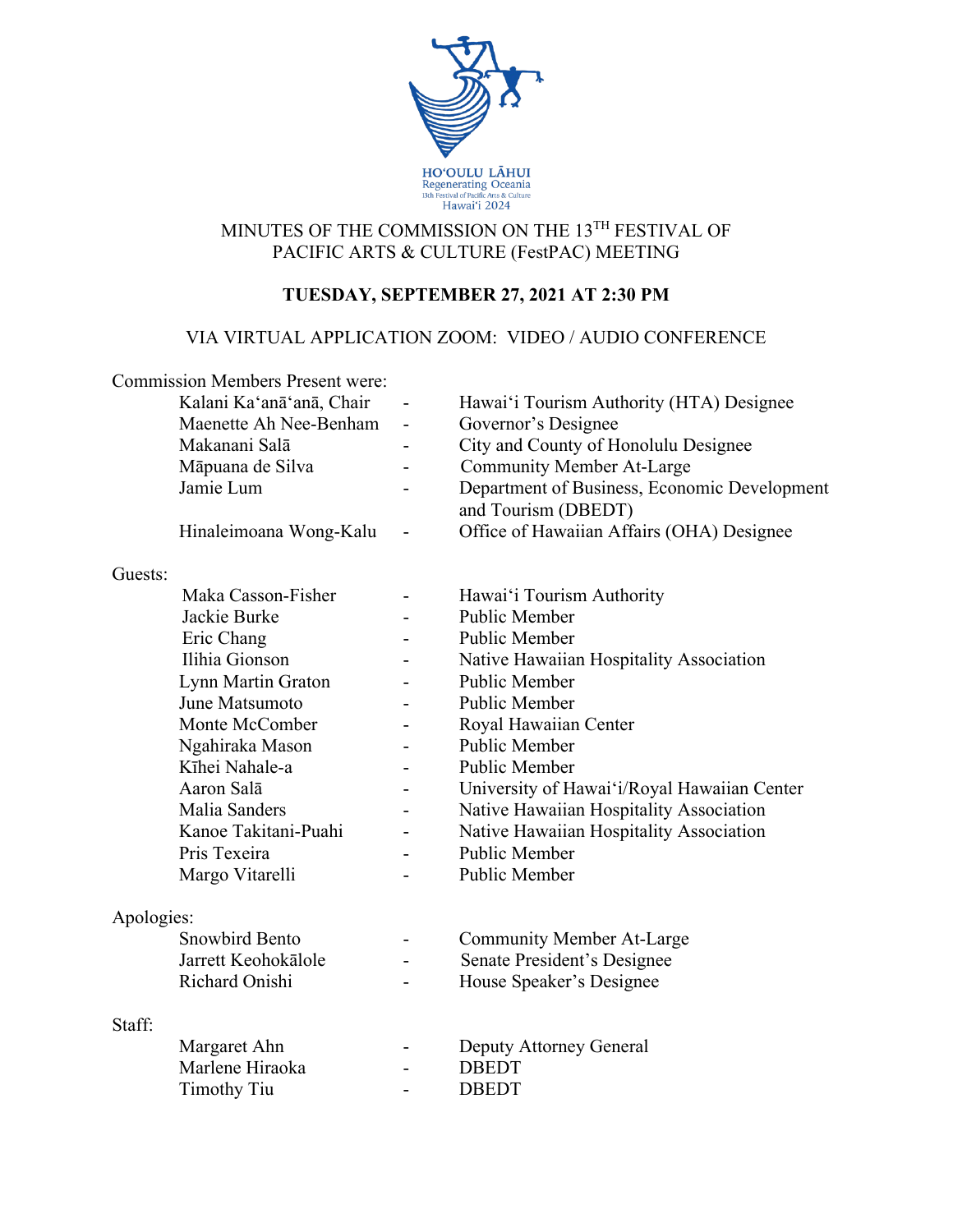Minutes of the Commission on the 13<sup>th</sup> Festival of Pacific Arts & Culture Tuesday, September 27, 2021, at 2:30pm via ZOOM Page 2 of 7

Scott Tome - DBEDT

## **CALL TO ORDER**

The meeting was called to order by Chair Kalani Ka'anā'anā at 2:33 p.m., who welcomed everyone present via ZOOM and Facebook Live.

Chair called upon Mr. Kīhei Nahale-a to do the *wehena* (opening).

Mr. Nahale-a introduced Project Kuleana to Commissioners. He shared that the organization's efforts were created on the concepts of music as well-being for the *lāhui* (nation/community of people) and *kuleana* (responsibility) as what makes music Hawaiian. The Project formulated a process that resulted in the creation of 12 videos that featured artists of Hawaiʻi. The philosophy of generational change and response reflects their beliefs that what we do today will sustain us in the future. Project partners are represented by community members from all walks of life and skill sets. He shared the behind-the-scenes video of Nani Kauaʻi and emphasized that the people of Hawaiʻi are a special gift to the world. He thanked the FestPAC Commissioners for doing the important work that will instill a sense of a thriving *lāhui*.

Chair and other Commissioners thanked Mr. Nahale-a for sharing information and the video about Project Kuleana. He commented that the messages are important as Hawaiʻi shares and receives cultures from other Pacific Island nations during FestPAC who, in turn, will be sharing their kuleana, too.

## **PUBLIC TESTIMONY ON AGENDA ITEMS**

Chair invited members of the public to testify on the agenda items. Hearing none, he continued with agenda items.

Chair noted that a written testimony was received in advance of today's meeting and distributed to Commissioners prior to today's meeting.

## **APPROVAL OF SEPTEMBER 7, 2021 MEETING MINUTES**

The minutes were distributed and reviewed by Commissioners. Chair asked if there were any comments or changes to the minutes. Hearing none, he asked for a motion and a motion to approve the minutes was made by Ms. Ah Nee-Benham and seconded by Ms. de Silva. A roll call vote was requested with the following Commissioners approving the motion to approve the minutes: Chair Ka'anā'anā, Ms. Salā, Ms. de Silva, Ms. Lum, Ms. Ah Nee-Benham, Ms. Wong-Kalu.

Motion was unanimously approved.

## **REPORT ON PERMITTED INTERACTIONS, PURSUANT TO ACT 103, SESSION LAWS OF HAWAIʻI 2021**

Chair reported that there were Permitted Interaction Group meetings held, pursuant to Act 103, and he stated that the Administrative Committee and Venues Committee Chairs will provide an updated report that will be part of today's agenda. Printed reports of both committee meetings were distributed to Commissioners prior to today's meeting.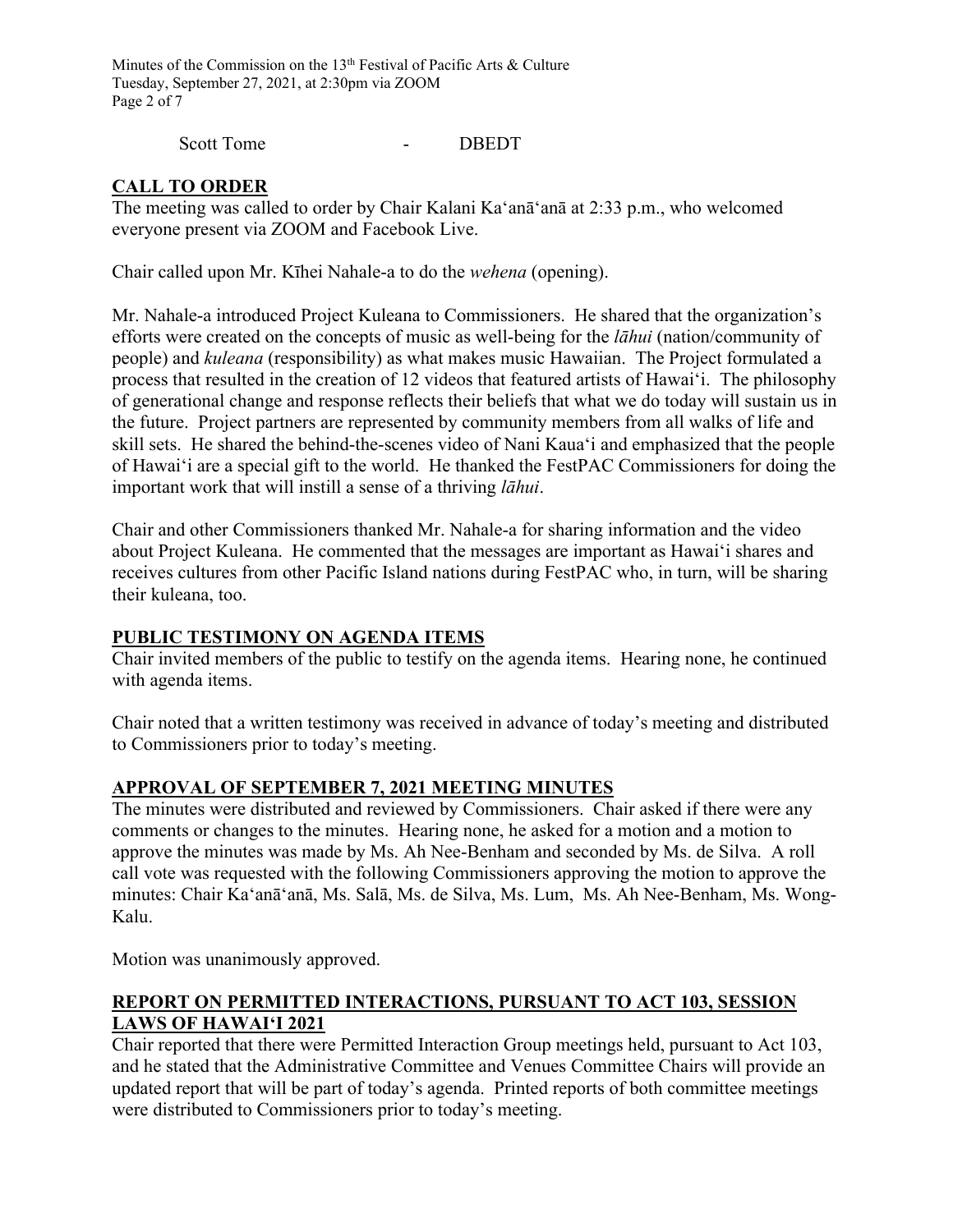#### **ADMINISTRATIVE COMMITTEE UPDATE**

Chair noted that for today's meeting, they will be reporting the overall general process that has been completed. As such, no candidate names will be mentioned. He turned over this portion of the meeting to Ms. Ah Nee-Benham.

Ms. Ah Nee-Benham referred to the Administrative Committee's meeting minutes which commissioners received. She reported that during the Committee's meeting, the Festival Director recruitment process was discussed. She acknowledged NaHHA's team led by Ms. Sanders for distributing the Festival Director Job Description (JD) to a number of community organizations. She also indicated that it was distributed, internally, within the UH System. She also requested contact names and organizations of Commissioners' respective community contacts that the JD was sent to in order to document the distribution of the announcement of the position. She requested that Commissioners submit those lists to Ms. Sanders. Ms. Ah Nee-Benham mentioned that three applications have been received to date. She encouraged Commissioners to distribute the JD widely since the deadline to apply is noon on October 5, 2021.

Ms. Ah Nee-Benham noted that the Administrative Committee (AC) and NaHHA, who will be hiring the Festival Director, will be meeting on October 9, 2021, to screen all applications received by the closing date and time. The AC will be using a template entitled "Candidate Assessment Sheet", which was previously circulated to commissioners and included in the meeting materials for today as an assessment tool which is completely derived from the details of the JD. The AC will report back to the full Commission at the October 11, 2021 FestPAC Commission meeting and will be requesting an agenda item for an Executive Session. After the October 11, 2021 Commission meeting, the AC and NaHHA will be interviewing candidates directly. A final recommendation will be made by the AC and NaHHA and will be shared with the full Commission on October 25, 2021 as an agenda item for an Executive Session. The AC is requesting a 45-minute time frame for the October 25, 2021 Executive Session in which they will invite the finalist. On November 8, 2021, the AC and NaHHA will be making a recommendation to the full Commission to request for ratification regarding the candidate selected.

Ms. Ah Nee-Benham also reported that she and Mr. Aaron Salā met with East-West Center executives to reconnect the work of FestPAC with the East-West Center. They met Ms. Mary Hatori, Interim Director of Pacific Island Development Programs and Ms. Jill Hamasaki who conducts marketing and advance communications for the East-West Center. Along with Mr. Richard Vuylsteke, President of the East-West Center, they expressed their interest in FestPAC and in working with the Commission again. Ms. Ah Nee-Benham indicated that they will be looking to the East-West Center for connections to the Pacific as well as for office space for the Festival Director once they are officially onboarded.

Chair asked that Commissioners send the JD to their networks to achieve a rigorous outreach to attract as many qualified candidates as possible. HTA distributed the announcement to its entire database of 18,000 individuals in addition to publicizing the JD through social media.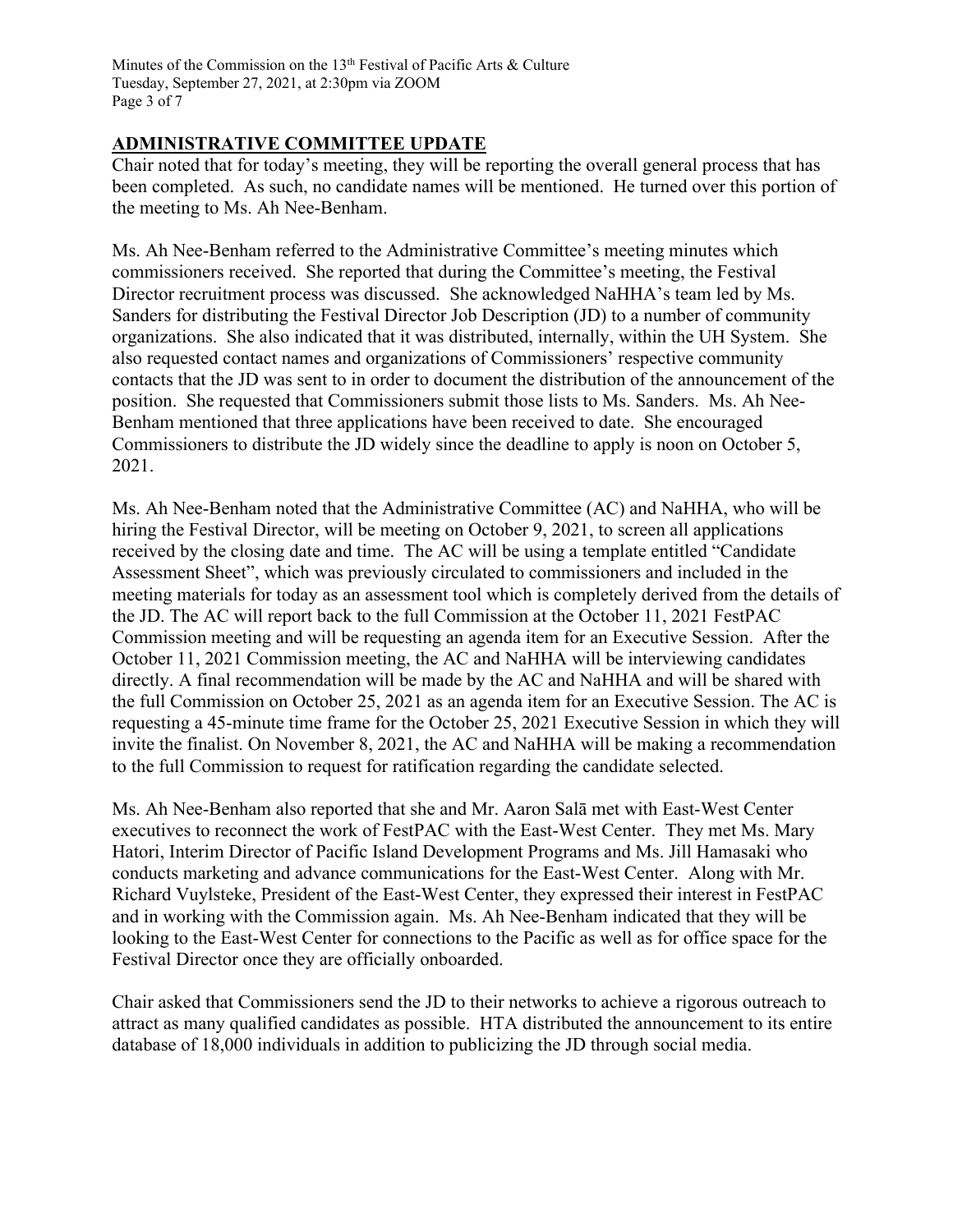#### **DISCUSSION AND ACTION REGARDING MAIN FESTIVAL VILLAGE VENUE**

Chair turned over to the next portion of the agenda to Vice-Chair Salā who reported that the Venues Committee (VC) met on September 16, 2021, and that the VC report was distributed to Commissioners prior as well as included as meeting materials for today's meeting. She reported on each of the locations noted on the meeting agenda – Location A/Magic Island/Ala Moana Park; Location B/University of Hawaiʻi (UH); Location C/ Hawaiʻi Convention Center. Ms. Salā indicated that she is awaiting cost estimates from the Honolulu Police Department (HPD) and should be receiving estimates soon. Security costs for conducting a long-term event at Magic Island and Neighborhood Board support for events that are held seven days in a row are challenges to anticipate if these locations are selected. She expressed that the FestPAC Manual noted that locked storage must be provided onsite of the Festival Village. With respect to UH/Location B, the VC discussion was very positive and informal discussions were held with UH. UH expressed some reservations because upper campus is considered "ceded lands" so they will need to identify what might be subject to the Office of Hawaiian Affairs' (OHA) requirements. FestPAC's mission may not fall under UH's educational mission which will then involve additional requirements. The VC expressed that UH is still an excellent candidate for consideration. Location C/Hawaiʻi Convention Center's (HCC) limitations regarding offering a main stage on the 'āina (land/earth) was discussed. To overcome this challenge, Thomas Square was a possible site for the primary stage. The City and County of Honolulu recently completed multimillion dollar renovations at Thomas Square which is currently underutilized but culturally significant for this commission's purposes.

Ms. Ah Nee-Benham asked about whether it would be possible to utilize funding from the HCC for other venues, however it was mentioned that it is unlikely that that would be allowable. Ms. Salā noted that if the Festival Village is located at the HCC, it may be necessary to host remote stages around the island and allow mini marketplaces to be constructed for performing delegations.

Chair expressed that he does not think the HCC should be the location for the main Festival Village because he feels that it would be important for the Festival Village to be located in an open and accessible environment for the community to access. Thomas Square, being located in the urban core, poses concerns such as traffic congestion and community safety. The Chair commented that while Thomas Square is in close proximity to the Neil Blaisdell Complex, when will the Department of Enterprise Services would be relocating? Ms. Salā reminded Commissioners that Honolulu is very urbanized compared to other FestPAC locations that have hosted in the past. Although we are unable to offer the same feeling, we can offer a Festival that would be economically viable for artisans from the Pacific through the marketplaces.

Ms. de Silva commented that it would be useful to identify what events will require a stage at UH. She asked that consideration be made to decide upon the best location for Hawaiʻi to host FestPAC and welcome the Pacific nations as opposed to focusing on where funding is currently available. She recommended that UH be given top priority as the primary Festival Village location but that doesn't mean that the HCC would not be used. The HCC could be used for culinary demonstrations, symposia, panel discussions, etc. The Commission should identify activities that should not be held at the HCC such as the Festival Village. It would be embarrassing to build the Festival Village at the HCC. We could also consider holding a day or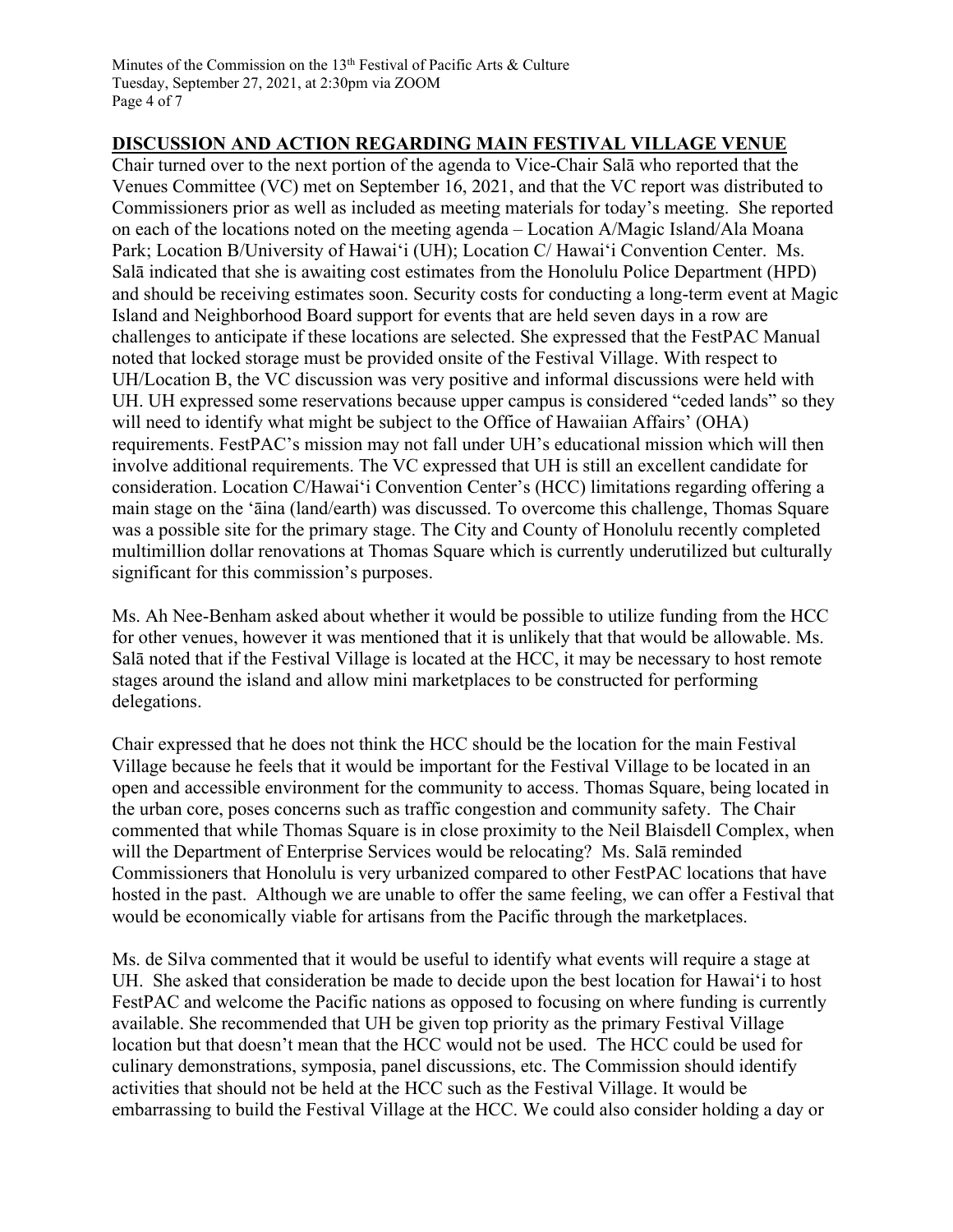Minutes of the Commission on the 13<sup>th</sup> Festival of Pacific Arts & Culture Tuesday, September 27, 2021, at 2:30pm via ZOOM Page 5 of 7

two of events around the island in Waianae, Kapolei, Lāie, Kāneʻohe, etc. Those communities could host some of the delegations.

Chair said he recognizes that HCC has funding available, however, fundraising will still need to be made for the overall event. He does not believe the HCC should be the main driver because of available funding. He further stated that the main Festival Village needs to become the *piko* (center) of the Festival and that people are what will add to the authenticity of the Festival. Regional and satellite offerings such as film, a reception, etc. could be held at the HCC. He added that there is a myriad of uses that the HCC offers, however, the main Festival Village and stage should not be located there.

Ms. de Silva also expressed concerns about Thomas Square similar to the Chair's comments. She believes that the main stage must be located in the Festival Village.

Ms. Ah Nee Benham said more formal conversations with UH System is required. She commented that the HCC could be used for storage. She supports using a variety of venues around Oʻahu and added that Kapiʻolani Community College (KCC) also has a great lawn that could be considered in addition to Andrews Amphitheater for the main stage and McCarthy Mall for the marketplace.

With respect to weather considerations, Ms. de Silva expressed that part of the charm of being in the country of FestPAC is being outdoors and experiencing weather of the location.

Ms. Wong-Kalu offered her thoughts that walking and performing through the elements is part of the *ʻāina*. She understands what it means to dance on hot gravel rocks. She agreed with Chair that being outside is essential to the event. Ms. Wong-Kalu expressed that this would be the last meeting she will be attending in the capacity as a representative of OHA. Chair thanked Ms. Wong-Kalu for her time and work on the Commission. He offered her best wishes in whatever *kuleana* she will be pursuing.

Ms. Salā thanked everyone for their input. She understands that the HCC is guaranteed because of many reasons, however, that an outside venue is preferable for the Festival Village. Although she has had informal conversations with UH, she will be making a formal request to meet with the UH System's leadership. Chair commented that the options are UH Mānoa/West Oʻahu as a System and Magic Island as Plan B but that the HCC could be taken off the list. The funding that is reserved there is non-negotiable, however, he will work with Ms. Salā as to how funds there could be used. She would still like to keep HCC on the list with the understanding that UH or Magic Island be considered as potential locations for the Festival Village.

Ms. Wong-Kalu added that Kualoa Ranch is another consideration. She would not be acting in a capacity of a representative of OHA, however, would be able to assist Commissioners regarding respective locations.

Ms. Ah Nee-Benham restated that we are requesting the VC to meet with UH System President and his team to determine whether UH is a possibility. HCC will be held for other appropriate uses that need to be determined.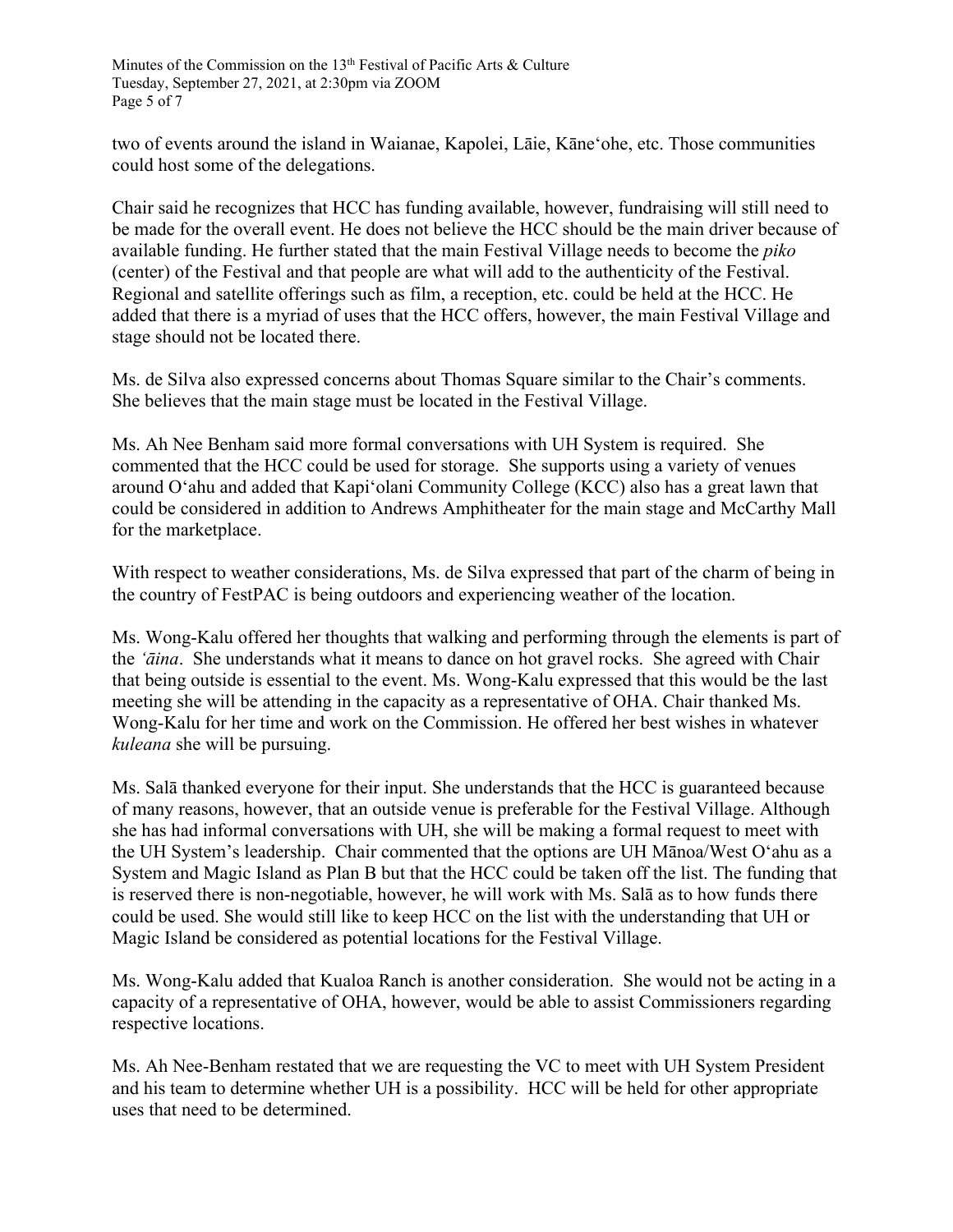Ms. de Silva asked whether she would be able to join in on the meeting with UH. She believes that our request to UH is workable, however, it needs to be presented/approached from a winwin situation so that UH is amenable to our request. Ms. Salā agreed and asked if Ms. de Silva could also join her in presenting to the Neighborhood Boards regarding other requests. Chair suggested that he, Vice-Chair Salā, Ms. de Silva as the CPAC representative, and Ms. Ah Nee-Benham serve on this Committee. Ms. Ah Nee-Benham stated that she would be wearing two hats – as Vice-Chair of FestPAC and as a UH member. Ms. Ahn stated that provided she does not have a conflict of interest, it would not be a problem; however, if she feels she is unable to serve because of a conflict in terms of who she is representing, she should take that into consideration. Ms. Ah Nee-Benham commented that she would like to be most effective and would like some time to consider her options. Regarding the Neighborhood Boards, Ms. Salā feels that it would be good to make a presentation to ask for the Board's support should a request be made to use Magic Island.

Ms. Wong-Kalu invited Commissioners to contact her if testimony from a community member may be needed. Chair thanked her for the offer.

Chair commented that the Committee will pursue UH and the City formally. Both tracks have processes and people that will require time for decision-making. He asked that if Commissioners agreed, the Committee will move forward in pursuing UH as the primary Festival Village location and Magic Island as a secondary location. Ms. Salā confirmed that she will be proceeding with formal request to UH and the City.

Hearing no further comments during the formal discussion, Chair suggested that decisionmaking be deferred until the next Commission meeting.

## **PUBLIC TESTIMONY ON AGENDA ITEMS**

Chair Ka'anā'anā invited the public to again offer comments. He noted that one written testimony was received and distributed to Commissioners.

Hearing no further comments from the public, Chair continued with announcements and the next meeting date.

#### **ANNOUNEMENTS**

Chair reminded Commissioners to encourage their network of contacts to apply for the Festival Director's position.

Ms. de Silva acknowledged and thanked the Chair for being a great leader. She also thanked Commissioners for continuing to do the work needed.

Chair thanked Ms. Wong-Kalu for her service to the Commission representing OHA and looks forward to her continued service as a community member in the future.

#### **NEXT MEETING – OCTOBER 11, 2021 – 2:30-3:30 pm**

Chair commented that October 11<sup>th</sup> is Indigenous People's Day.